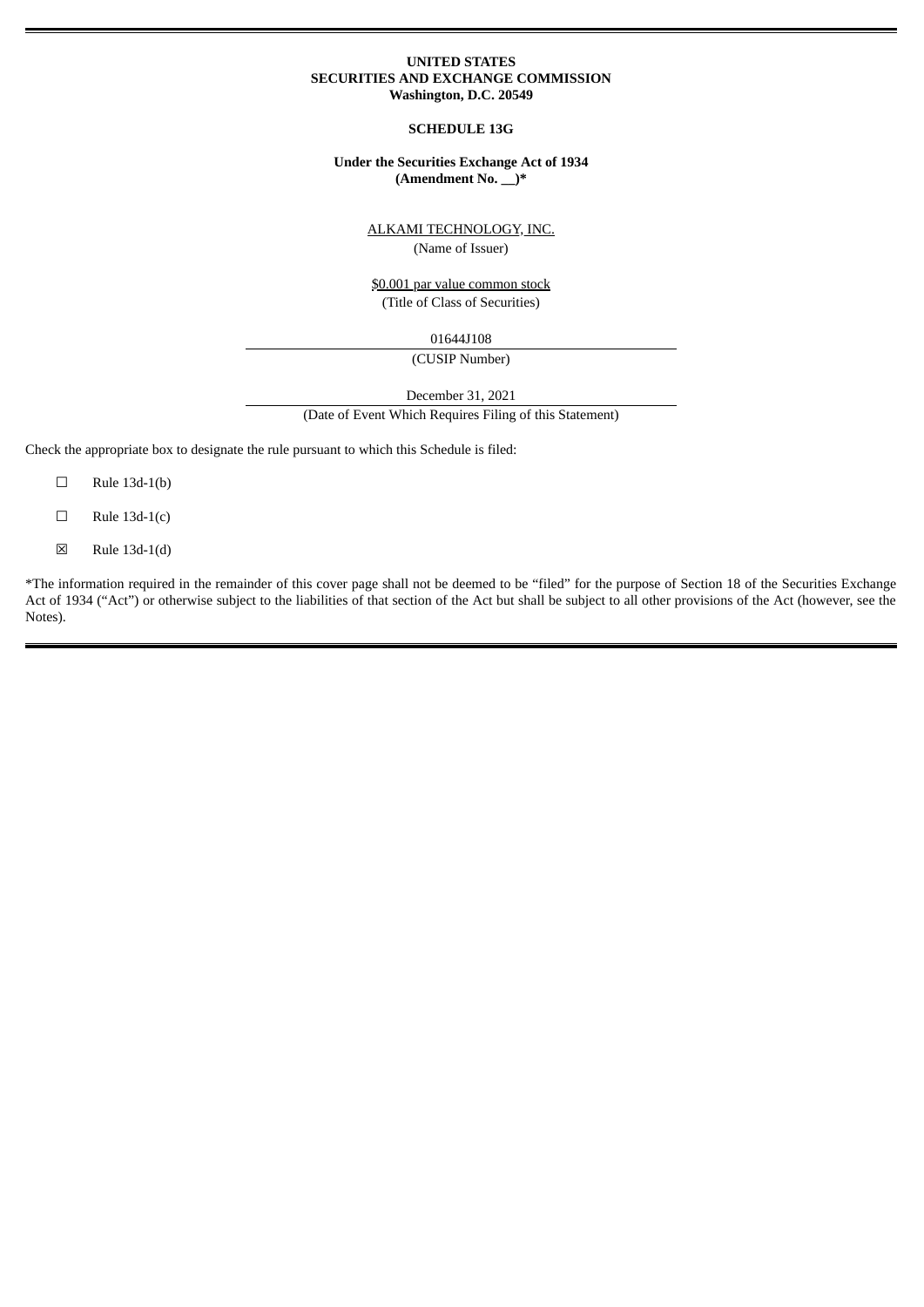## **CUSIP No.** 01644J108 Page 2 of 9 Pages

## **1. Names of Reporting Persons.**

Brian R. Smith

**I.R.S. Identification Nos. of above persons (entities only).**

## **2. Check the Appropriate Box if a Member of a Group (See Instructions)**

**(a)** ☐

|                                                                                                      | <b>SEC Use Only</b><br>3.                                                    |                                                          |  |  |  |
|------------------------------------------------------------------------------------------------------|------------------------------------------------------------------------------|----------------------------------------------------------|--|--|--|
|                                                                                                      | <b>Citizenship or Place of</b><br>4.<br>Organization<br><b>United States</b> |                                                          |  |  |  |
| Number of<br><b>Shares</b>                                                                           |                                                                              | <b>5. Sole Voting Power</b><br>822,786                   |  |  |  |
| <b>Beneficially</b><br>Owned by<br>Each                                                              |                                                                              | <b>6. Shared Voting Power</b><br>18,532,824 (See Item 4) |  |  |  |
| <b>Reporting</b>                                                                                     | <b>Person With</b>                                                           | 7. Sole Dispositive Power<br>822,786                     |  |  |  |
|                                                                                                      |                                                                              | 8. Shared Dispositive Power<br>18,532,824 (See Item 4)   |  |  |  |
| <b>Aggregate Amount Beneficially Owned by Each Reporting Person</b><br>9.<br>19,355,610 (See Item 4) |                                                                              |                                                          |  |  |  |
| 10.<br>Check if the Aggregate Amount in Row (9) Excludes Certain Shares (See Instructions) $\Box$    |                                                                              |                                                          |  |  |  |
|                                                                                                      | 11. Percent of Class Represented by Amount in Row (9)                        |                                                          |  |  |  |
|                                                                                                      | 22.0% (See Item 4)                                                           |                                                          |  |  |  |
|                                                                                                      | <b>Type of Reporting Person (See Instructions)</b><br>12.                    |                                                          |  |  |  |
|                                                                                                      | IN                                                                           |                                                          |  |  |  |
|                                                                                                      |                                                                              |                                                          |  |  |  |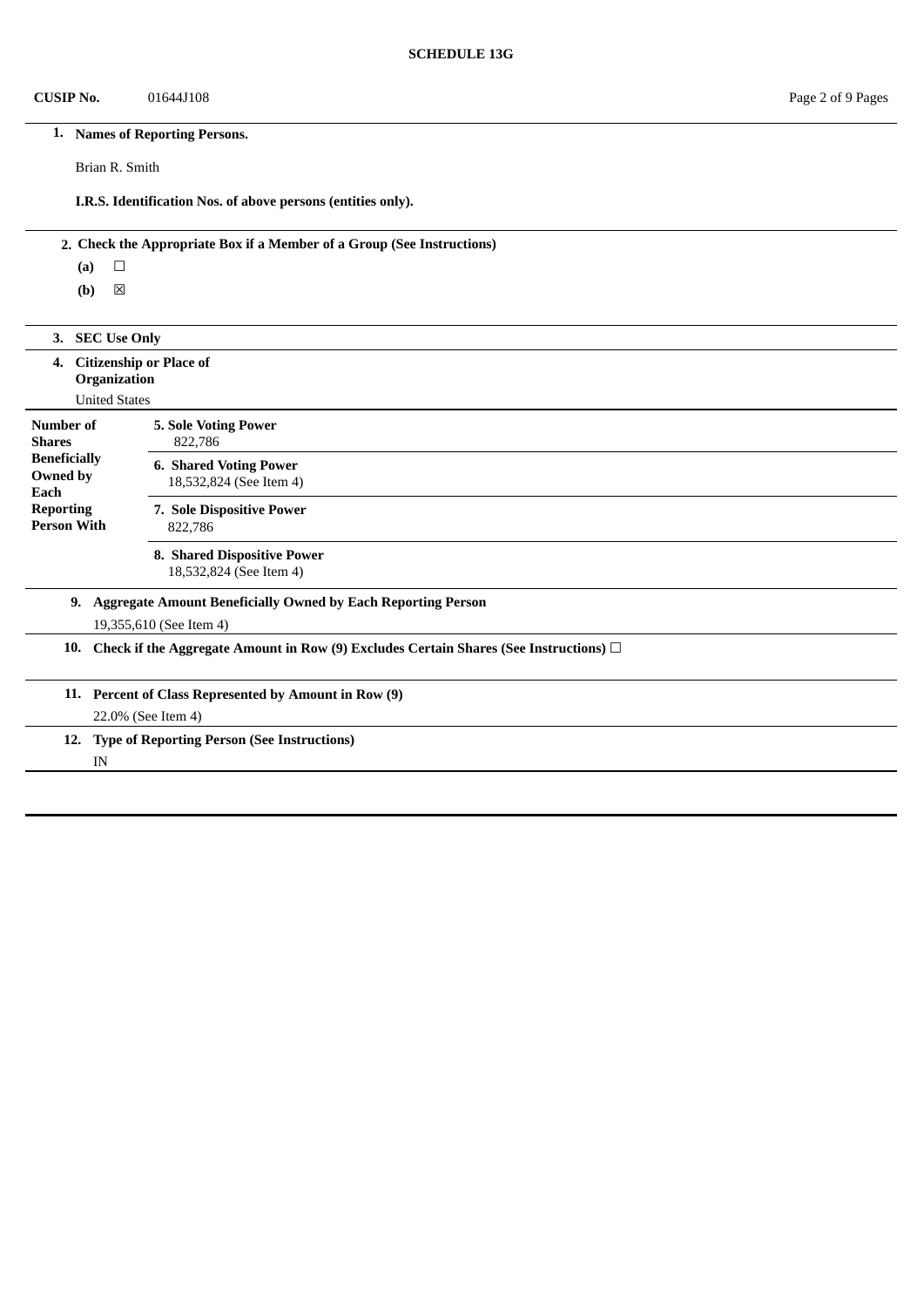## **CUSIP No.** 01644J108 Page 3 of 9 Pages

# **1. Names of Reporting Persons.**

S3 Ventures Fund III, L.P.

# **I.R.S. Identification Nos. of above persons (entities only).**

27-2409087

## **2. Check the Appropriate Box if a Member of a Group (See Instructions)**

**(a)** ☐

| <b>SEC Use Only</b><br>3.                                                                            |                                                            |  |  |  |  |
|------------------------------------------------------------------------------------------------------|------------------------------------------------------------|--|--|--|--|
| 4.                                                                                                   | <b>Citizenship or Place of</b><br>Organization<br>Delaware |  |  |  |  |
| Number of<br><b>Shares</b>                                                                           | <b>5. Sole Voting Power</b><br>$-0-$                       |  |  |  |  |
| <b>Beneficially</b><br>Owned by<br>Each                                                              | <b>6. Shared Voting Power</b><br>18,532,824 (See Item 4)   |  |  |  |  |
| <b>Reporting</b><br><b>Person With</b>                                                               | 7. Sole Dispositive Power<br>$-0-$                         |  |  |  |  |
|                                                                                                      | 8. Shared Dispositive Power<br>18,532,824 (See Item 4)     |  |  |  |  |
| <b>Aggregate Amount Beneficially Owned by Each Reporting Person</b><br>9.<br>18,532,824 (See Item 4) |                                                            |  |  |  |  |
| 10.<br>Check if the Aggregate Amount in Row (9) Excludes Certain Shares (See Instructions) $\square$ |                                                            |  |  |  |  |
|                                                                                                      | 11. Percent of Class Represented by Amount in Row (9)      |  |  |  |  |
| 21.0% (See Item 4)                                                                                   |                                                            |  |  |  |  |
| <b>Type of Reporting Person (See Instructions)</b><br>12.                                            |                                                            |  |  |  |  |
|                                                                                                      | PN                                                         |  |  |  |  |
|                                                                                                      |                                                            |  |  |  |  |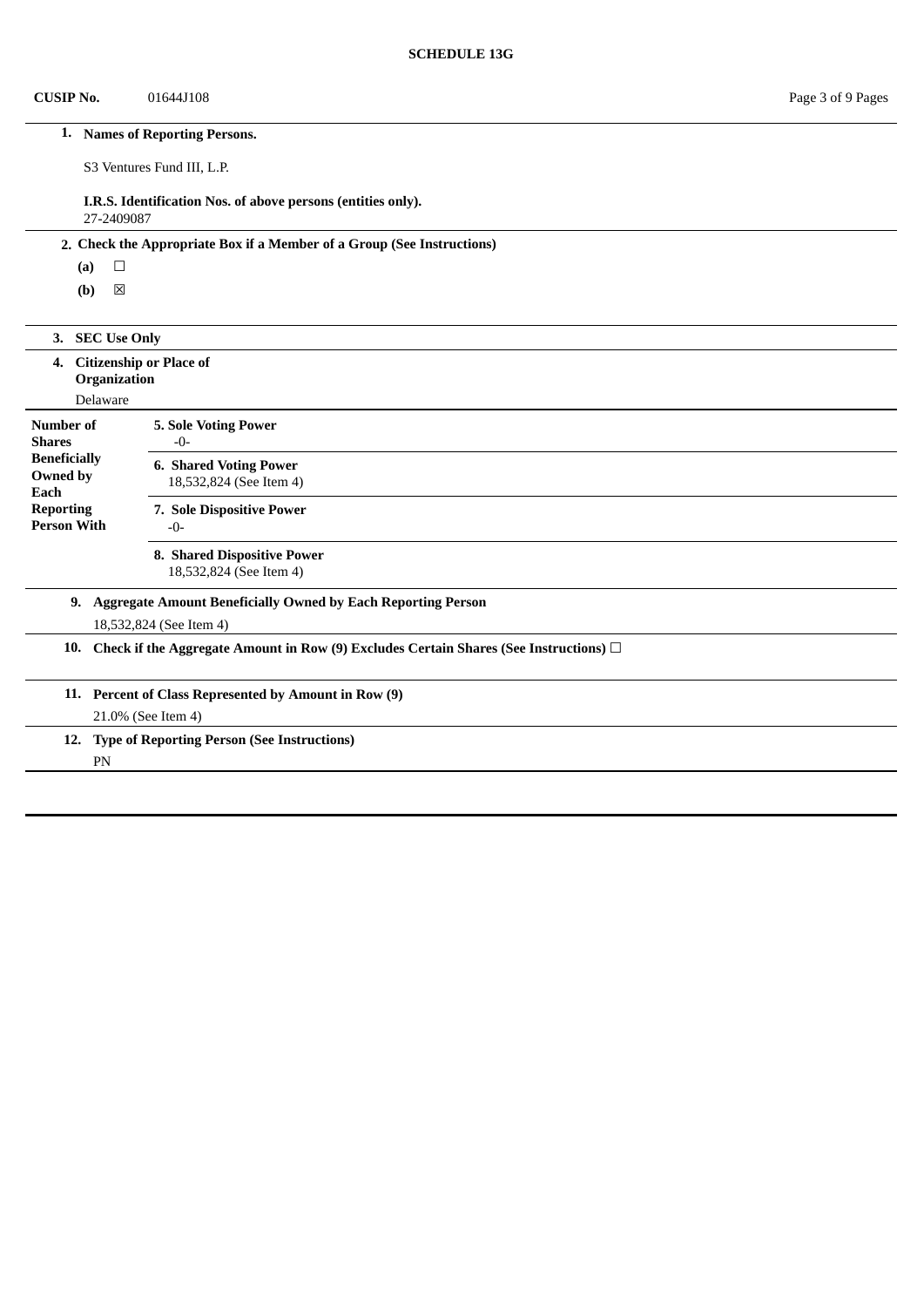# **1. Names of Reporting Persons.**

S3 Ventures GPLP III, L.P.

# **I.R.S. Identification Nos. of above persons (entities only).**

27-2408994

## **2. Check the Appropriate Box if a Member of a Group (See Instructions)**

**(a)** ☐

| 3.                                                                                                   | <b>SEC Use Only</b>                                        |                                                          |  |  |  |
|------------------------------------------------------------------------------------------------------|------------------------------------------------------------|----------------------------------------------------------|--|--|--|
| 4.                                                                                                   | <b>Citizenship or Place of</b><br>Organization<br>Delaware |                                                          |  |  |  |
| Number of<br><b>Shares</b>                                                                           |                                                            | <b>5. Sole Voting Power</b><br>$-0-$                     |  |  |  |
| <b>Beneficially</b><br>Owned by<br>Each                                                              |                                                            | <b>6. Shared Voting Power</b><br>18,532,824 (See Item 4) |  |  |  |
| <b>Reporting</b>                                                                                     | <b>Person With</b>                                         | 7. Sole Dispositive Power<br>$-0-$                       |  |  |  |
| 8. Shared Dispositive Power<br>18,532,824 (See Item 4)                                               |                                                            |                                                          |  |  |  |
| <b>Aggregate Amount Beneficially Owned by Each Reporting Person</b><br>9.<br>18,532,824 (See Item 4) |                                                            |                                                          |  |  |  |
| 10.<br>Check if the Aggregate Amount in Row (9) Excludes Certain Shares (See Instructions) $\square$ |                                                            |                                                          |  |  |  |
|                                                                                                      | 11. Percent of Class Represented by Amount in Row (9)      |                                                          |  |  |  |
|                                                                                                      | 21.0% (See Item 4)                                         |                                                          |  |  |  |
|                                                                                                      | <b>Type of Reporting Person (See Instructions)</b><br>12.  |                                                          |  |  |  |
|                                                                                                      | PN                                                         |                                                          |  |  |  |
|                                                                                                      |                                                            |                                                          |  |  |  |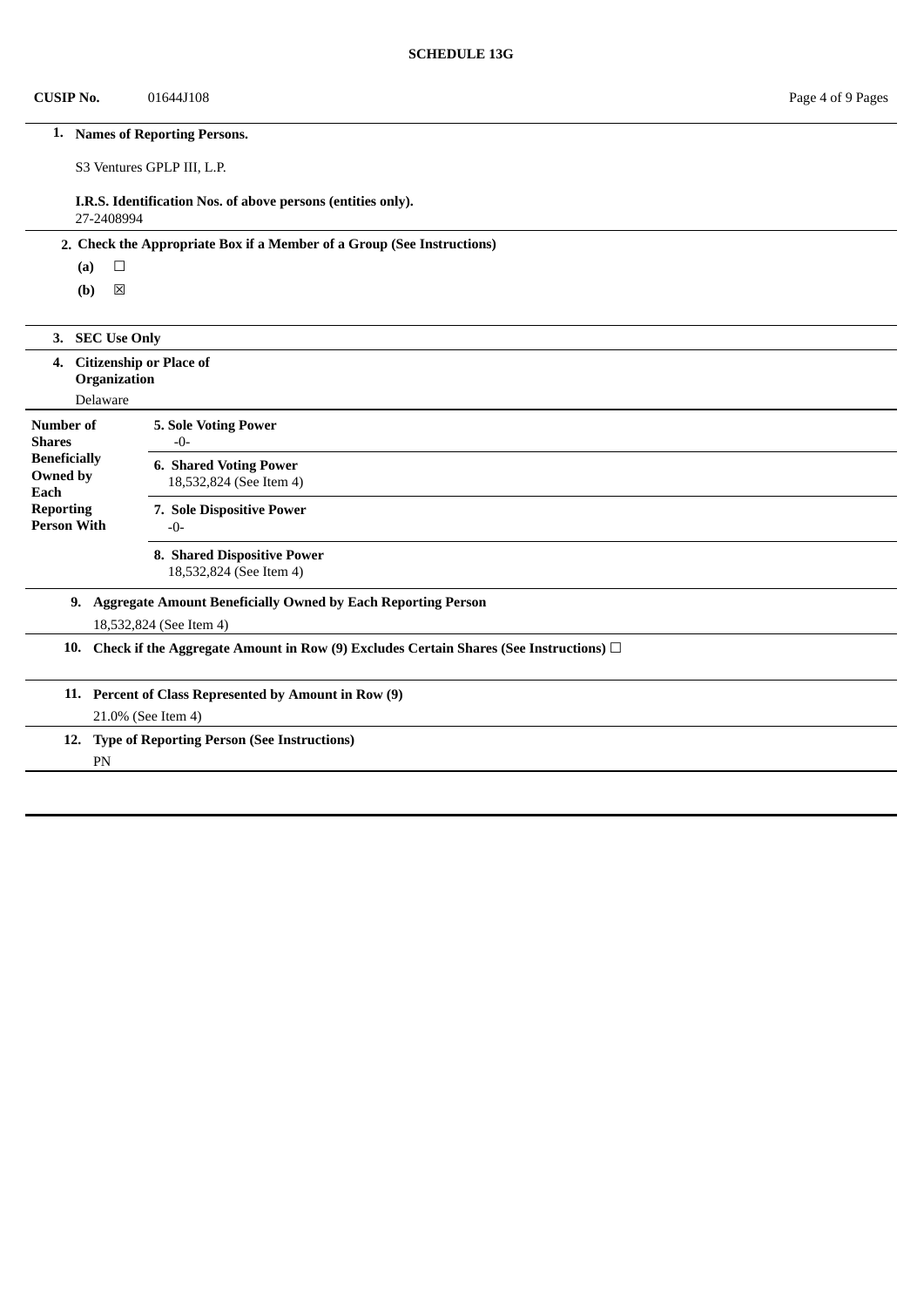## **CUSIP No.** 01644J108 Page 5 of 9 Pages

# **1. Names of Reporting Persons.**

S3 Ventures III, L.L.C.

# **I.R.S. Identification Nos. of above persons (entities only).**

27-2408885

## **2. Check the Appropriate Box if a Member of a Group (See Instructions)**

**(a)** ☐

| 3.                                                                                                   | <b>SEC Use Only</b>                                        |                                                          |  |  |  |
|------------------------------------------------------------------------------------------------------|------------------------------------------------------------|----------------------------------------------------------|--|--|--|
| 4.                                                                                                   | <b>Citizenship or Place of</b><br>Organization<br>Delaware |                                                          |  |  |  |
| <b>Number of</b><br><b>Shares</b>                                                                    |                                                            | <b>5. Sole Voting Power</b><br>$-0-$                     |  |  |  |
| <b>Beneficially</b><br>Owned by<br>Each                                                              |                                                            | <b>6. Shared Voting Power</b><br>18,532,824 (See Item 4) |  |  |  |
| <b>Reporting</b><br><b>Person With</b>                                                               |                                                            | 7. Sole Dispositive Power<br>$-0-$                       |  |  |  |
|                                                                                                      |                                                            | 8. Shared Dispositive Power<br>18,532,824 (See Item 4)   |  |  |  |
| <b>Aggregate Amount Beneficially Owned by Each Reporting Person</b><br>9.<br>18,532,824 (See Item 4) |                                                            |                                                          |  |  |  |
| Check if the Aggregate Amount in Row (9) Excludes Certain Shares (See Instructions) $\Box$<br>10.    |                                                            |                                                          |  |  |  |
|                                                                                                      | 11. Percent of Class Represented by Amount in Row (9)      |                                                          |  |  |  |
|                                                                                                      | 21.0% (See Item 4)                                         |                                                          |  |  |  |
|                                                                                                      |                                                            | 12. Type of Reporting Person (See Instructions)          |  |  |  |
|                                                                                                      | 00                                                         |                                                          |  |  |  |
|                                                                                                      |                                                            |                                                          |  |  |  |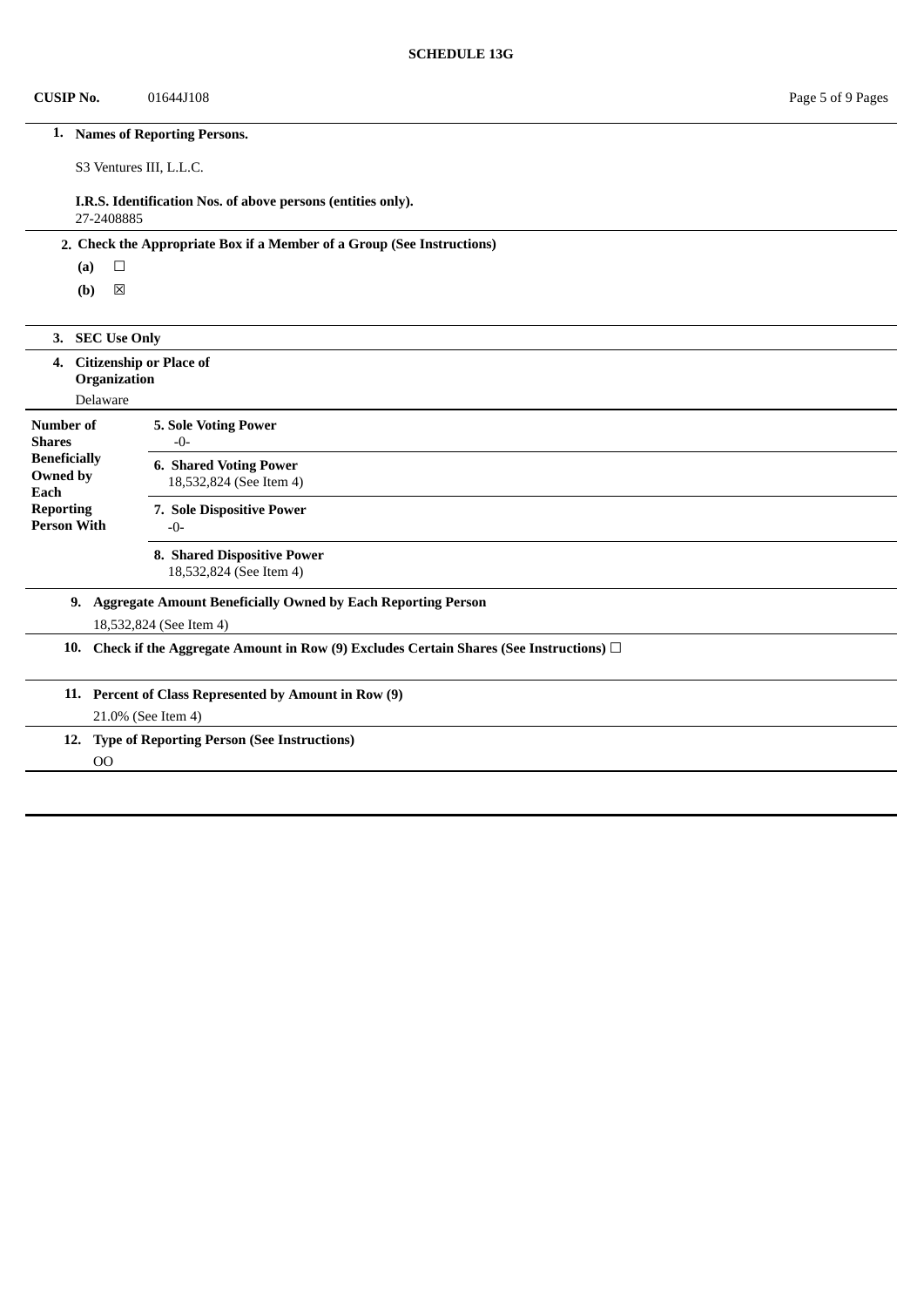#### **Item 1.**

(a) Name of Issuer:

#### ALKAMI TECHNOLOGY, INC. (the "Issuer")

(b) Address of Issuer's Principal Executive Offices:

5601 Granite Parkway, Suite 120

Plano, TX

#### **Item 2.**

#### (a) Name of Person(s) Filing:

This statement on Schedule 13G is filed by Brian R. Smith, S3 Ventures Fund III, L.P. ("S3 Fund III"), S3 Ventures GPLP III, L.P. ("S3 GPLP III") and S3 Ventures III, L.L.C. ("S3 III LLC" and, collectively with Brian R. Smith, S3 Fund III and S3 GPLP III, the "Reporting Persons").

(b) Address of Principal Business Office or, if none, Residence:

The address of the principal business office of each of the Reporting Persons is 6300 Bridge Point Pkwy Building 1, Suite 405, AUSTIN TX 78730.

## (c) Citizenship:

| Brian R. Smith | <b>United States</b> |
|----------------|----------------------|
| S3 Fund III    | Delaware             |
| S3 GPLP III    | Delaware             |
| S3 III LLC     | Delaware             |

#### (d) Title of Class of Securities:

common stock, \$0.001 par value per share (the "Common Stock")

(e) CUSIP Number: 01644J108

# Item 3. If this statement is filed pursuant to §§240.13d-1(b) or 240.13d-2(b) or (c), check whether the person filing is a: Not applicable

#### **Item 4. Ownership.**

Provide the following information regarding the aggregate number and percentage of the class of securities of the issuer identified in Item 1.

| <b>Reporting Persons (1)</b> | <b>Shares Held</b><br><b>Directly</b> | Power            | Power      | <b>Sole Voting Shared Voting Sole Dispositive</b><br>Power | Shared<br><b>Dispositive</b><br>Power | <b>Beneficial</b><br>Ownership | <b>Percentage of</b><br>Class (2) |
|------------------------------|---------------------------------------|------------------|------------|------------------------------------------------------------|---------------------------------------|--------------------------------|-----------------------------------|
| Brian R. Smith               | $822,786^{(3)}$                       | 822.786          | 18,532,824 | 822,786                                                    | 18,532,824                            | 19,355,610                     | 22.0%                             |
| S3 Fund III                  | 18,532,824                            | $\boldsymbol{0}$ | 18,532,824 | $\boldsymbol{0}$                                           | 18,532,824                            | 18,532,824                     | 21.0%                             |
| S3 GPLP III                  |                                       | $\boldsymbol{0}$ | 18,532,824 | $\mathbf{0}$                                               | 18,532,824                            | 18,532,824                     | 21.0%                             |
| <b>S3 III LLC</b>            |                                       | $\boldsymbol{0}$ | 18,532,824 | $\boldsymbol{0}$                                           | 18,532,824                            | 18,532,824                     | 21.0%                             |

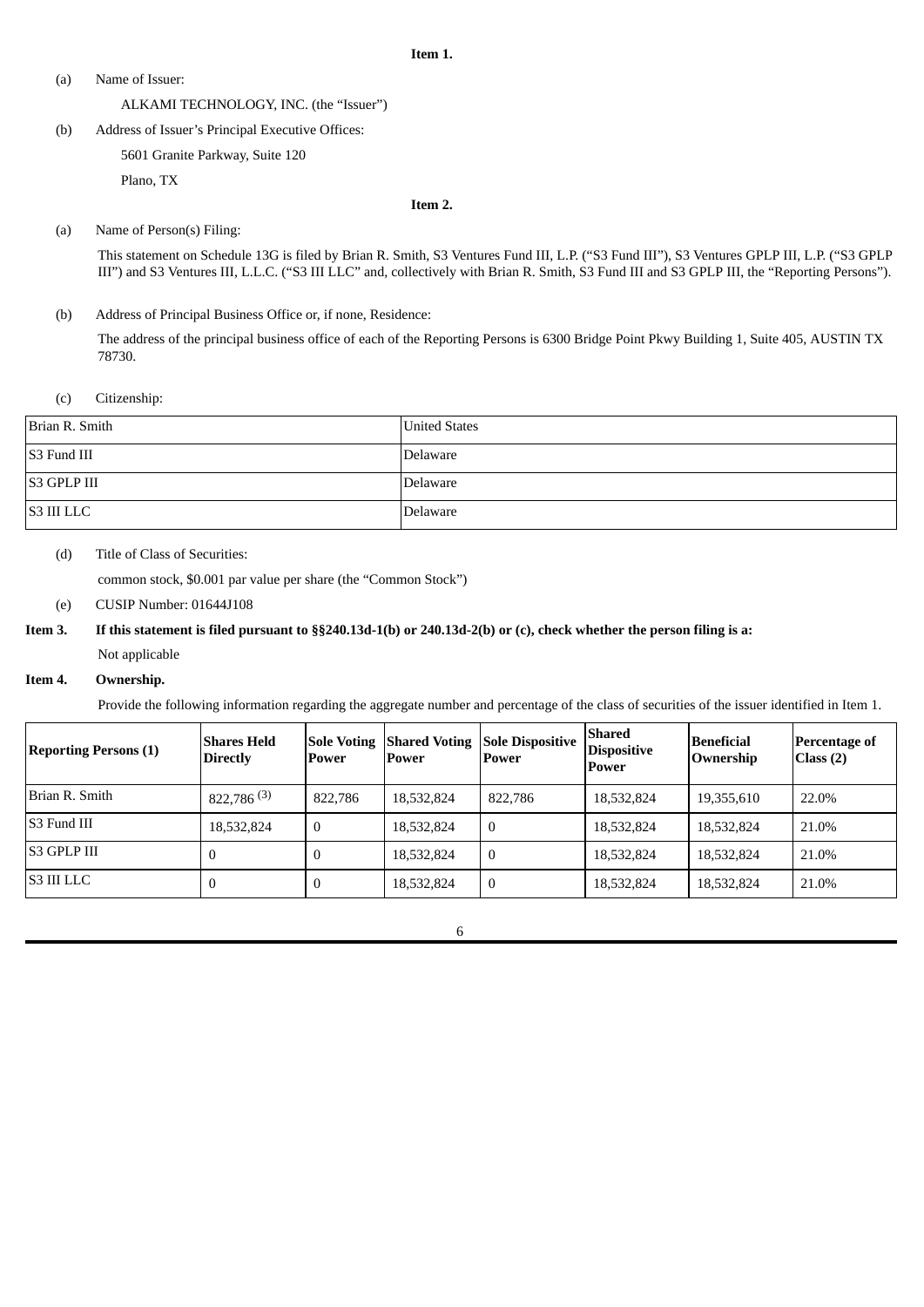(1) S3 GPLP III is the general partner of S3 Fund III. S3 III LLC is the General Partner of S3 GPLP III. Brian R. Smith is the Managing Director of S3 III LLC. Each of S3 GPLP III, S3 III LLC and Mr. Smith may be deemed to have beneficial ownership of the shares held by S3 Fund III.

(2) This percentage is calculated based upon 88,147,853 shares of Common Stock outstanding as of September 30, 2021 as disclosed by the Issuer in its Quarterly Report on Form 10-Q filed on November 11, 2021 with the Securities and Exchange Commission.

(3) Includes 993 restricted stock units granted in connection with Mr. Smith's service as a director.

| Item 5.  | Ownership of Five Percent or Less of a Class.                                                                                                                                                                                  |  |
|----------|--------------------------------------------------------------------------------------------------------------------------------------------------------------------------------------------------------------------------------|--|
|          | If this statement is being filed to report the fact that as of the date hereof the reporting person has ceased to be the beneficial owner of more<br>than 5 percent of the class of securities, check the following $- \Box$ . |  |
| Item 6.  | Ownership of More than Five Percent on Behalf of Another Person.                                                                                                                                                               |  |
|          | Not applicable.                                                                                                                                                                                                                |  |
| Item 7.  | Identification and Classification of the Subsidiary Which Acquired the Security Being Reported on By the Parent Holding Company.                                                                                               |  |
|          | Not applicable.                                                                                                                                                                                                                |  |
| Item 8.  | Identification and Classification of Members of the Group.                                                                                                                                                                     |  |
|          | Not applicable.                                                                                                                                                                                                                |  |
| Item 9.  | <b>Notice of Dissolution of Group.</b>                                                                                                                                                                                         |  |
|          | Not applicable.                                                                                                                                                                                                                |  |
| Item 10. | Certification.                                                                                                                                                                                                                 |  |
|          | Not applicable.                                                                                                                                                                                                                |  |
|          | <b>Exhibits</b>                                                                                                                                                                                                                |  |
|          | Exhibit 1 – Joint Filing Agreement (filed herewith)                                                                                                                                                                            |  |
|          | 7                                                                                                                                                                                                                              |  |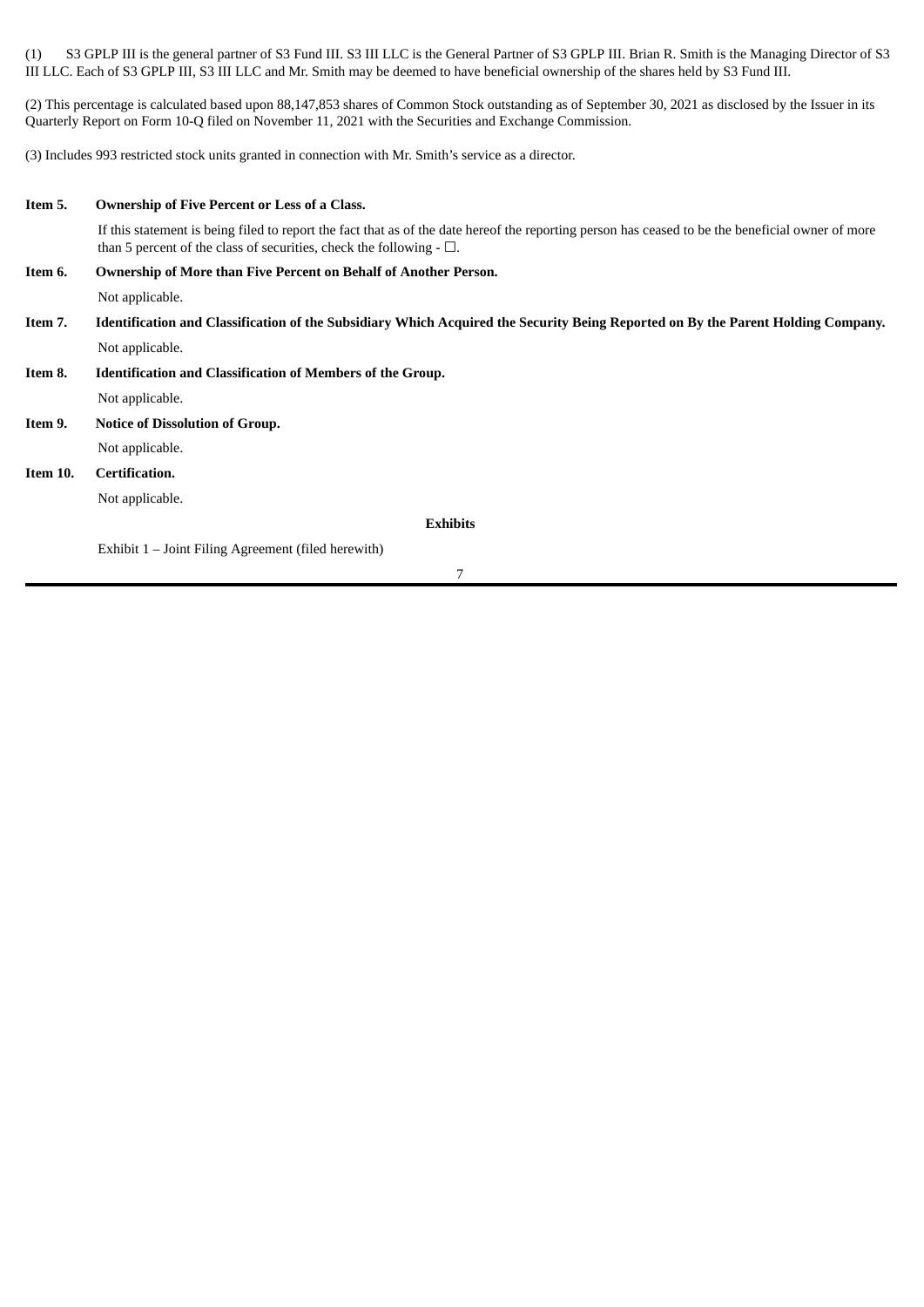## **SIGNATURE**

After reasonable inquiry and to the best of my knowledge and belief, I certify that the information set forth in this statement is true, complete and correct.

Dated: February 9, 2022

| S3 Ventures Fund III, L.P. |                                                   |  |
|----------------------------|---------------------------------------------------|--|
| Bv:                        | S3 Ventures GPLP III, L.P.<br>its General Partner |  |
| Bv:                        | S3 Ventures III, L.L.C.<br>its Manager            |  |
| By:                        | /s/ Brian R. Smith                                |  |
| Name:                      | Brian R. Smith                                    |  |

Title: Manager

**S3 Ventures GPLP III, L.P.** S3 Ventures III, L.L.C. its Manager

| Bv:    | /s/ Brian R. Smith |
|--------|--------------------|
| Name:  | Brian R. Smith     |
| Title: | Manager            |

### **S3 Ventures III, L.L.C.**

| By:    | /s/ Brian R. Smith |
|--------|--------------------|
| Name:  | Brian R. Smith     |
| Title: | Manager            |

/s/ Brian R. Smith Brian R. Smith